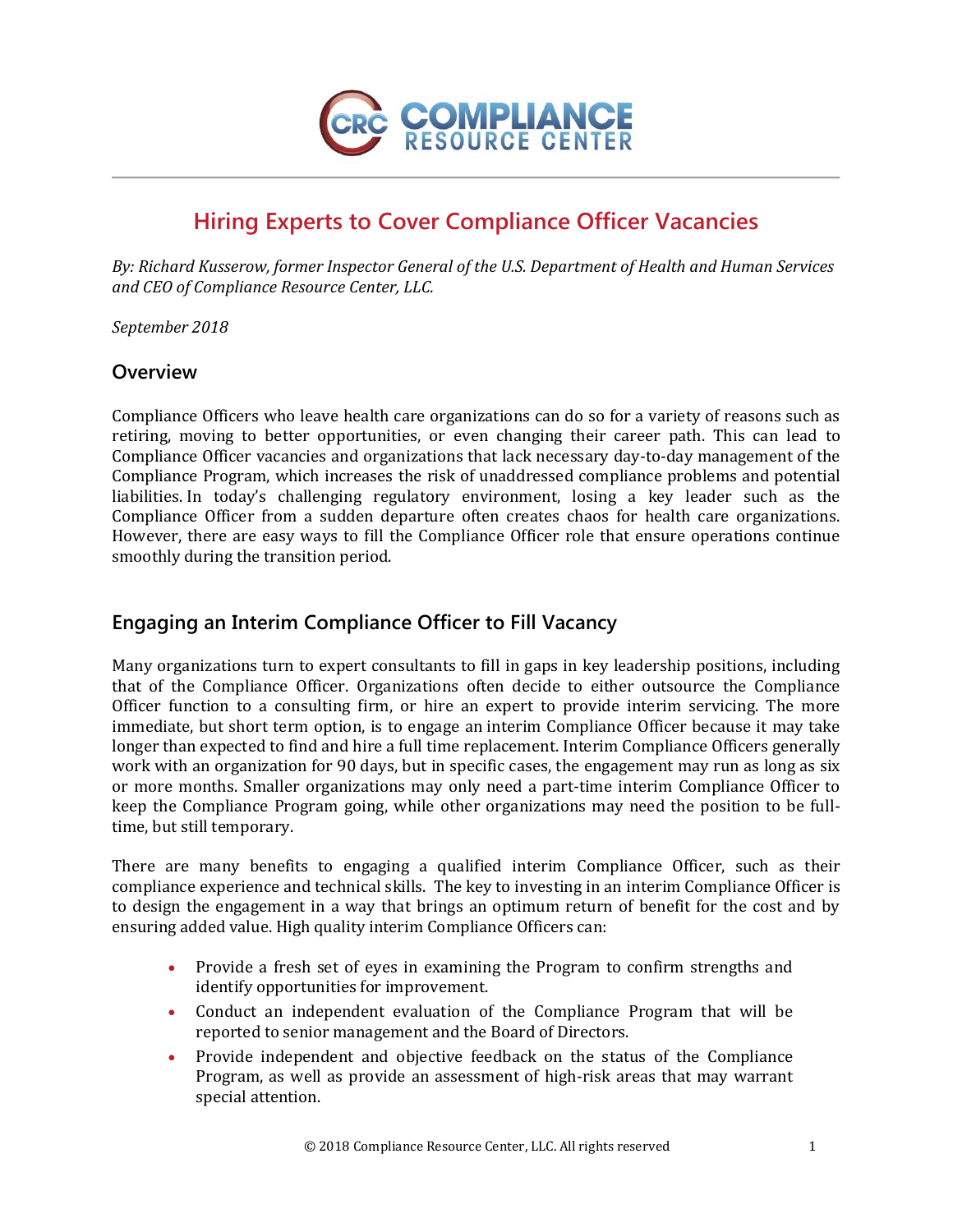

- Review the existing Code of Conduct and other written guidance and evaluate the quality and effectiveness of compliance training and ongoing monitoring of high risk areas.
- Assist in assessing the resources needed to effectively operate the Compliance Program.
- Identify or build metrics that evidence compliance program effectiveness.
- Assist in the identification and evaluation of candidates for the permanent position.
- Provide a road map for the incoming Compliance Officer that can assist him or her in starting off with a strong foundation.
- Prepare and deliver a comprehensive report for management and board on the state of the Compliance Program at the conclusion of the engagement.

Given these benefits, interim Compliance Officers can provide the best solution to the compliance issues that many organizations are facing, including a Compliance Officer vacancy. One way organizations can engage a qualified interim Compliance Officer is through an external health care compliance firm. These firms have highly-experienced consultants on deck who can provide temporary assistance that best suits the organization's most critical compliance needs until a fulltime Compliance Officer is employed.

### **In Review**

In the instance that the Compliance Officer role becomes vacant, there are available options that can help keep the Compliance Program running smoothly until the right candidate can step in full-time and permanently. Interim Compliance Officers offer an easy and effective solution to aid the Compliance Program and the organization during the transition period between permanent Compliance Officers. They can provide compliance expertise and additional resources to address ongoing federal and state regulatory requirements while upholding internal policies and procedures.

### **About the Author**

Richard P. Kusserow is currently the President and CEO of Compliance Resource Center. He served as the Inspector General of HHS for 11 years and brings decades of valuable experience from the government sector to Compliance Resource Center. Mr. Kusserow's expertise on compliance policy and regulation as well as his extensive knowledge of compliance solutions enables Compliance Resource Center to effectively help health care organizations best manage their compliance programs.

#### **About Compliance Resource Center**

Compliance Resource Center has been leading the compliance industry since 2010 with our complete suite of solutions that are geared towards improving compliance program operations. Our